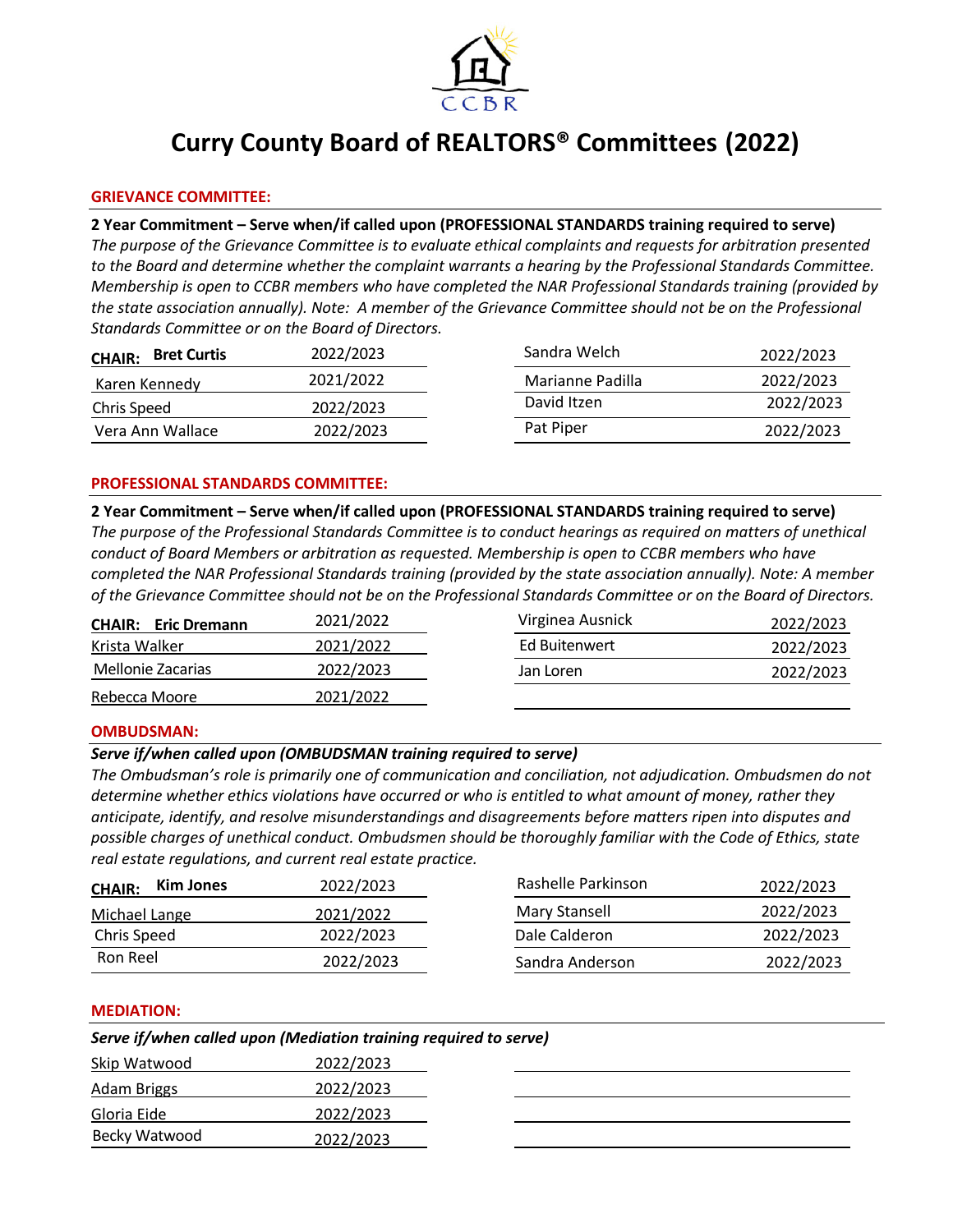## **CONSUMER OUTREACH COMMITTEE:**

## **1 Year Service Commitment – Meets Quarterly**

*Responsible for ensuring that CCBR is meeting the NAR Core Standards of being the "Voice of Real Estate" and Community Investment. The committee will plan and execute programs and events that CCBR will be involved in throughout the year.*

| <b>CHAIR: Michael Lange</b> |  |
|-----------------------------|--|
| Jill Lange                  |  |
| Denise Fugere-Thomas        |  |
| Katie Hensley               |  |
| Laurie Flynn                |  |

| Angela Gardner      |  |
|---------------------|--|
| Sara Jung           |  |
| Pam Bergey          |  |
| <b>Marie Curtis</b> |  |
|                     |  |

#### **POLITICAL ACTION:**

## **2 Year Commitment – Meets Quarterly**

*The goal of the committee ensure we are meeting NAR standards in advocacy efforts by engaging the public in legislative and political issue that impact real estate, homeownership and other related issue. Additionally, the committee is tasked with educating our member of legislative matters that could impact their business.*

| <b>CHAIR: Karen Kennedy</b> | 2022/2023 | Sara Racho          | 2022/2023 |
|-----------------------------|-----------|---------------------|-----------|
| Kristina Ringer             | 2021/2022 | Lucette Wallach     | 2022/2023 |
| Donica Richardson           | 2022/2023 | Sergio Martinez     | 2022/2023 |
| Antonio Bommarito           | 2022/2023 | Paul Callens        | 2022/2023 |
| <b>Greg Floyd</b>           | 2022/2023 | <b>Tiffany Berg</b> | 2022/2023 |

# **STRATEGIC PLANNING COMMITTEE:**

#### **2 Year Commitment – Meets 2x per year**

*Responsible for reviewing, revising and developing a pertinent and fluid strategic plan designed to achieve shortand long-range objectives for the Board.*

| <b>Ben Stansell</b><br><b>CHAIR:</b> | 2021/2022 | John Howard    | 2022/2023 |
|--------------------------------------|-----------|----------------|-----------|
| Jill Lange                           | 2022/2023 | Vanessa Young  | 2022/2023 |
| Mandy Keady                          | 2022/2023 | Kim Nye        | 2022/2023 |
| Michelle Morosky                     | 2022/2023 | Lisa Whopshall | 2022/2023 |
| Rosalie Dieter                       | 2022/2023 | David Griffith | 2022/2023 |

#### **FINANCE & BUDGET COMMITTEE:**

## **1 Year Commitment – Meets 2x per year – March & October**

*Responsible to work with the Executive Officer to develop and present to the Board of Directors the annual budget, review the income and expenses of the Board on ongoing basis, and make recommendations to the Board of Directors regarding investments.* 

| <b>CHAIR: Jill Lange</b> | Michael Zoretich      |
|--------------------------|-----------------------|
| Deana Perkins            | Lynn Wegner           |
| Peggy O'Connor           | <b>Betty Seijlund</b> |
| <b>Sherry Strain</b>     | Sarah Pettinger       |
| Dannielle Glines         | Jude Hodge            |